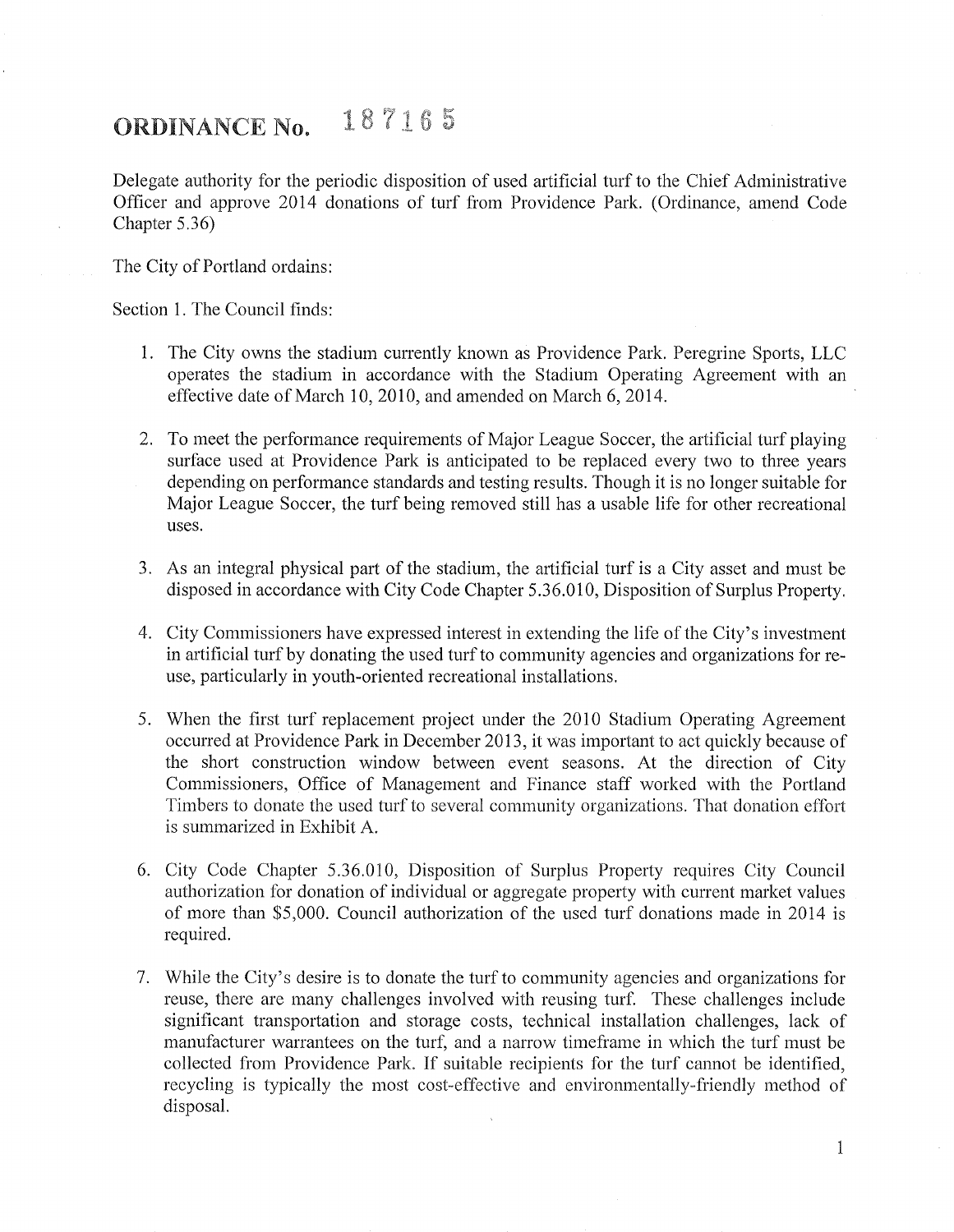- 8. It is desirable to delegate authority for future turf disposition by donation or recycling to the Chief Administrative Officer as it will allow the City to respond quickly and efficiently when the turf is replaced in the future. An amendment to City Code Chapter 5.36.010 is required to delegate this specific, limited authority.
- 9. It is desirable for the City to have an established process for future turf disposition. An Office of Management and Finance administrative rule similar to that outlined in Exhibit B will be adopted by the Chief Administrative Officer to guide future turf disposition efforts.

## NOW, THEREFORE, the Council directs:

- a. Approval of the turf donations made in 2014 as described in Exhibit A.
- b. City Code Section 5.36.010 is amended by adding the following new section:
	- L Artificial Turf: The Chief Administrative Officer (CAO) is authorized to donate or arrange for recycling of artificial turf from City-owned spectator facilities when such turf no longer meets venue performance standards. The CAO shall comply with the provisions of this Section for all other means of disposing of the artificial turf.
- c. The Chief Administrative Officer to establish a disposition procedure for used artificial turf similar to that outlined in Exhibit B.

Passed by the Council:  $JUNI02015$ Commissioner Mayor Hales Prepared by: Karl Lisle Date Prepared: May 14, 2015

Mary Hull Caballero Auditor of the City of Portland<br>By  $By$  *flux an*  $\sqrt{a}$ Deputy